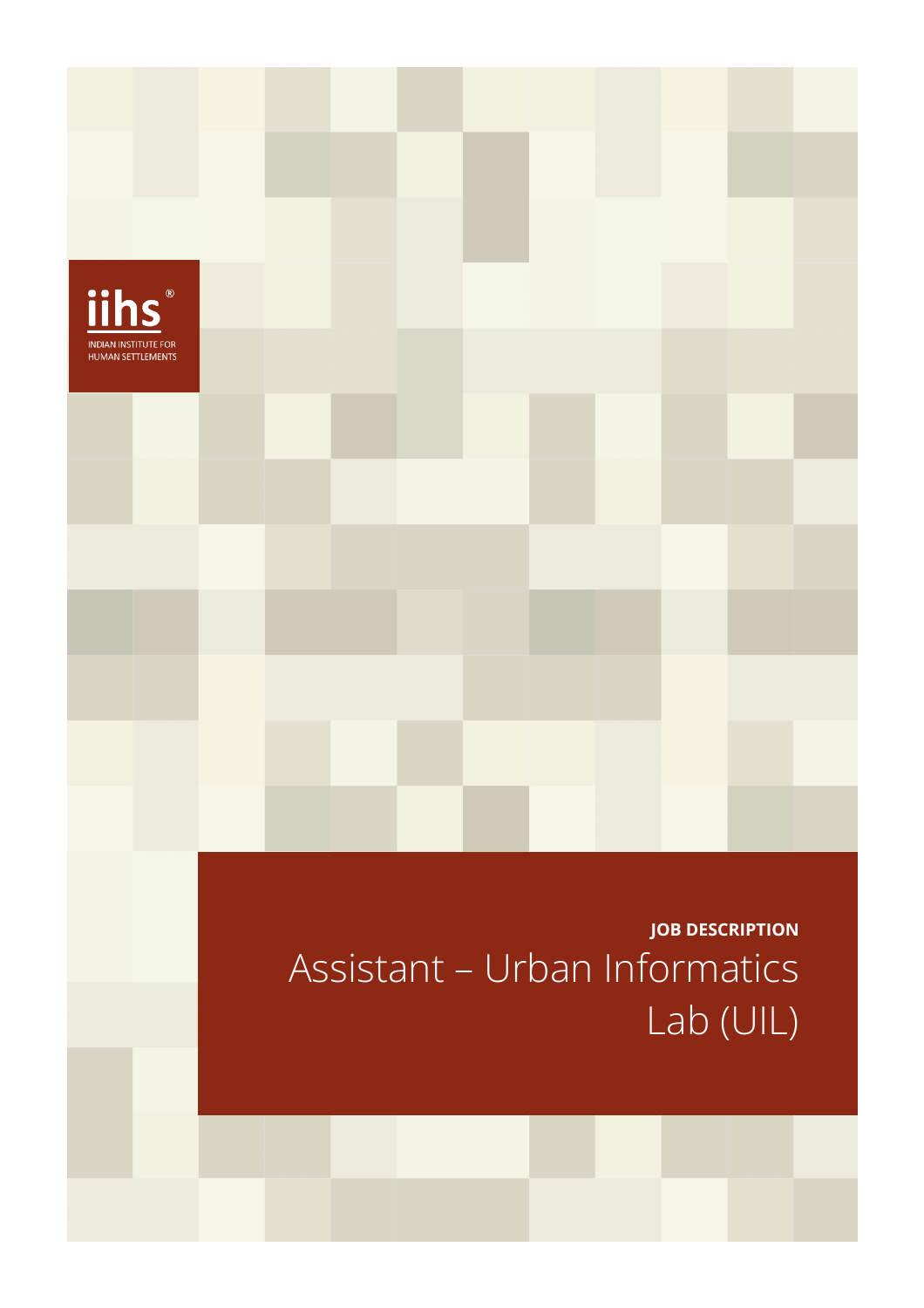### **About Us**

The Indian Institute for Human Settlements (IIHS) is a national education institution committed to the equitable, sustainable and efficient transformation of Indian settlements.

IIHS aims to establish an independently funded and managed national university of eminence for research and innovation focused on the challenges and opportunities of India's urban transition. The proposed IIHS University will be an institution of eminence that will host an integrated programme of quality campus-based education and research, training and lifelong learning for working professionals, distance and blended learning, as well as a whole array of practice and advisory services. The university will have a strong interdisciplinary orientation bringing together theory and praxis that is grounded in the South Asian context and also engages with and draws from knowledge across the globe.

For more information, please see http://www.iihs.co.in

### **About the Urban Informatics Lab**

The Urban Informatics Laboratory (UIL) at IIHS carries out research and analysis on India's urbanization using primary and secondary data. The Lab specialises in developing new methods to study and understand urban patterns, particularly in the context of data-scarce environments. It innovates in data creation, collection and organisation, as well as in bringing in diverse methods for urban problem-solving.

Further, it applies its learnings through research, policy, and practice projects across multiple thematic areas such as employment, economic development, social protection, food systems, land markets, housing, environmental sustainability, health, and inequality. The Lab also offers capacity building, teaching and training on urban data analysis for a range of learners across levels.

For more information, please follow this [link.](https://iihs.co.in/research/labs/urban-informatics-lab/)

#### **Job Description**

The position of Assistant – Urban Informatics Lab is a full-time position located in the Urban Informatics Lab. The selected candidate will be expected to be involved with various projects of the UIL. The ideal candidate would be comfortable using data in different forms for solving urban problems. The candidate should be comfortable working in a dynamic, interdisciplinary environment. The position will involve collecting and organising various kinds of data in the context of multiple projects, analysing and visualising quantitative data, as well as supporting the creation of outward-facing communication and publications.

### **Activities and Tasks**

Responsibilities would include, but not be limited to, the following:

- Supporting the team with collecting, organising, collating, cleaning, and visualising data needed by various IIHS research and practice projects;
- Preparing reports and dashboards for internal and external audiences, to share insights obtained from data;
- Application of known quantitative methodologies as well as development of new and innovative methodologies to build a deeper understanding of urban India;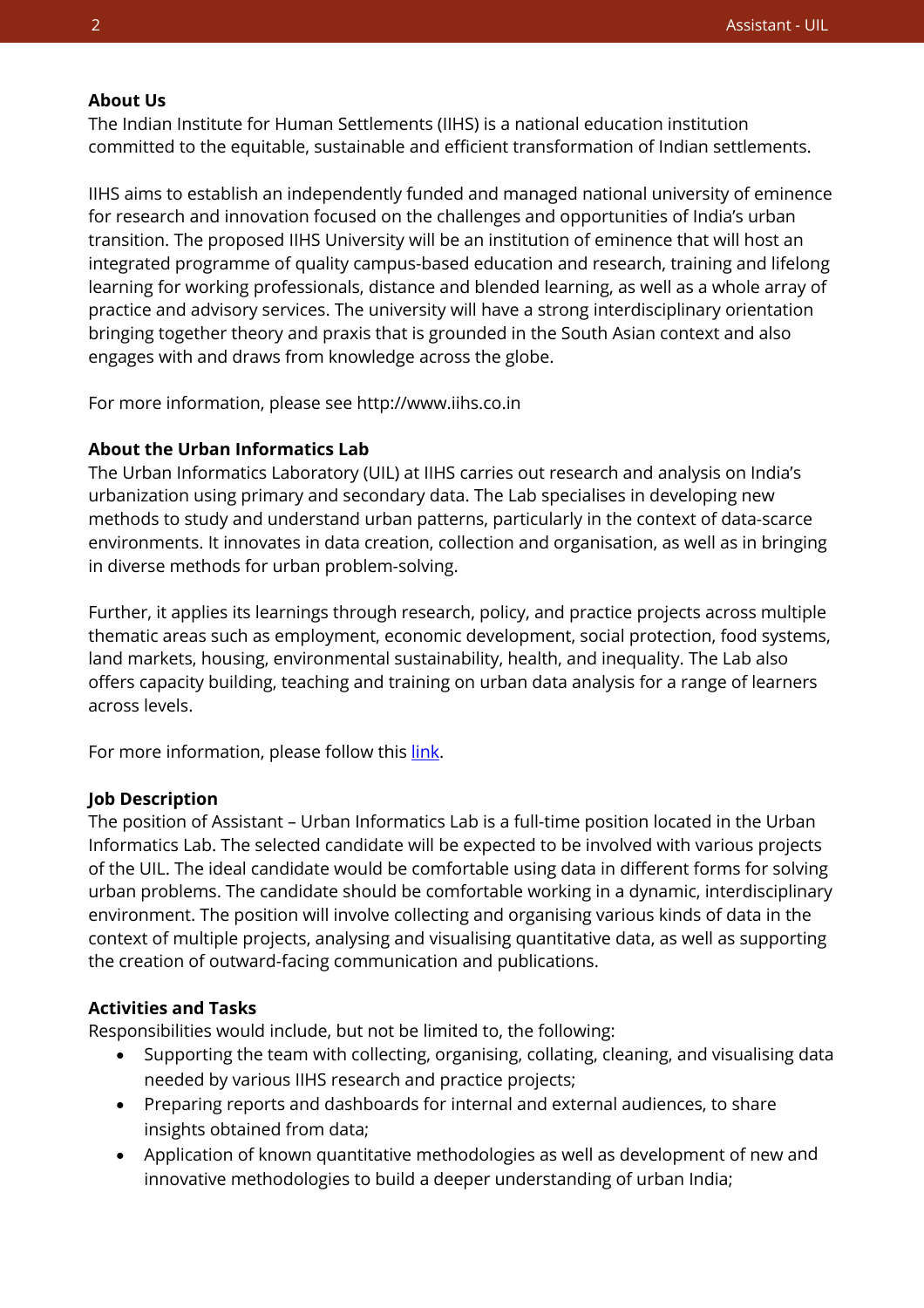- Contributing to the writing of academic papers, practice reports and popular media articles describing the quantitative work done in the UIL;
- Providing assistance on teaching particular aspects of quantitative research methods or data visualization for IIHS' teaching and training programs;
- Providing support to other IIHS activities including academics, research, training, practice, operations and others;
- Participating in all activities of Institution-Building at IIHS; carrying out tasks as assigned by IIHS; and travelling on IIHS work within or outside the country as and when needed.

# **Structure and Reporting**

The Assistant – Urban Informatics Lab will report to the Consultant/Lead – Urban Informatics Lab at IIHS and will be required to collaborate effectively with a diverse group of internal teams and external individuals/ organisations, and students.

# **Person Specification**

- Graduate / Post-Graduate degree in Engineering / Mathematics / Statistics / Data Analytics or other quantitative disciplines with strong skills in data analysis and 0-2 years' work experience;
- Experience in doing data analysis / modelling in Excel/ STATA/ R/ SPSS/SAS;
- Good level of familiarity with a programming language like R or Python;
- Should be comfortable creating scripts for data scraping / extraction, preparation and cleaning;
- Experience with matplotlib, ggplot or similar visualisation libraries is expected;
- Prior experience working with one or more of these datasets is desirable: Census, NSS / PLFS, NFHS, IHDS, CMIE;
- GIS and remote sensing skills would be an added advantage;
- Should be comfortable working with inter-disciplinary teams;
- The ideal candidate would be interested in urban centric research;
- Interest and experience in teaching would be an added advantage.

This offer is on an exclusive basis, which implies that other professional assignments (whether compensated or not) that bear a potential conflict of interest with IIHS cannot be undertaken.

The search will remain open until the position is filled.

## **Location**

This position is based in Bengaluru and may entail travel to other locations in India.

## **Review and Assessment**

The role and performance of the incumbent shall be subject to normal review and assessment systems at IIHS.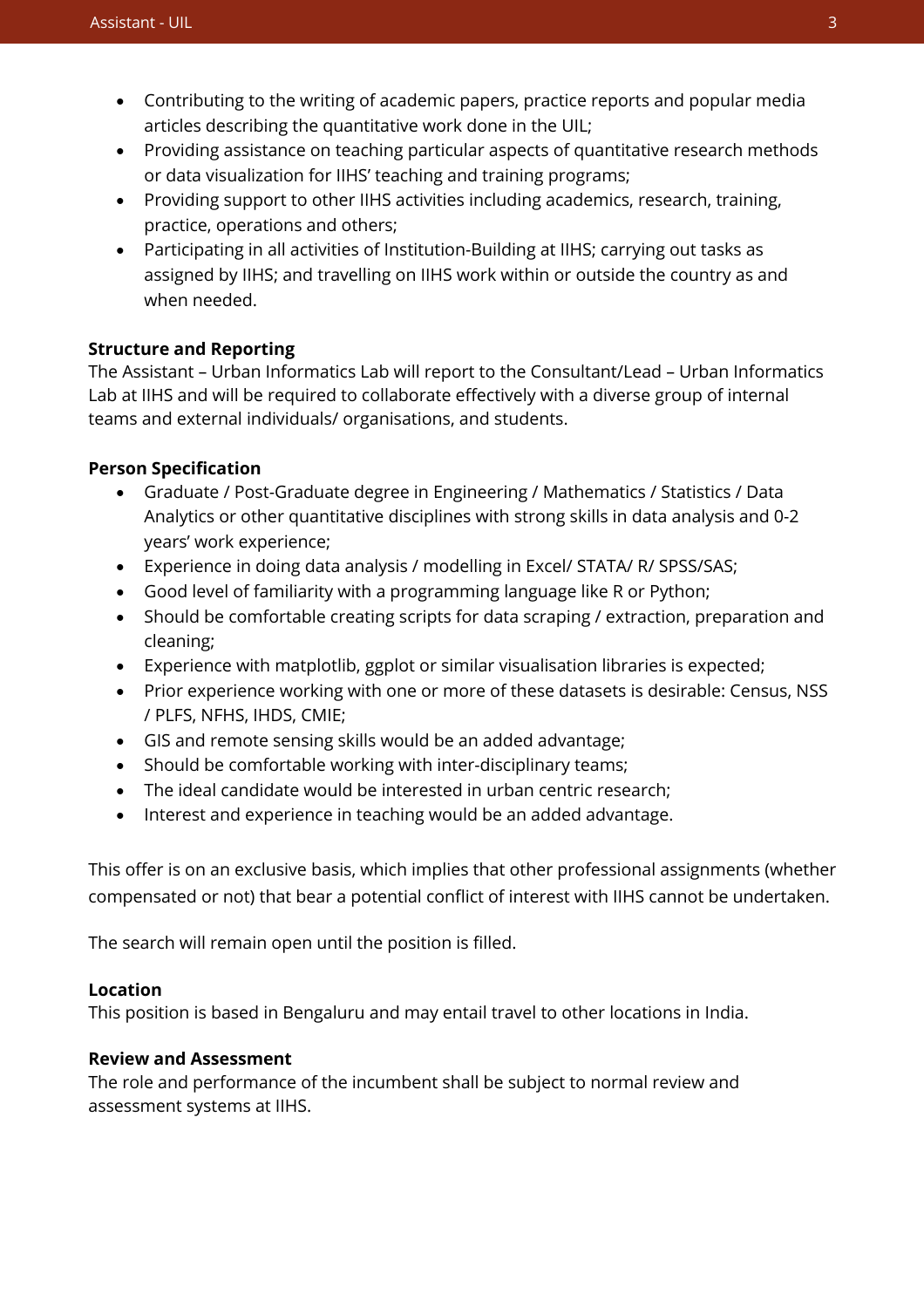### **Diversity Policy**

IIHS is an equal opportunity employer that encourages women, people with disabilities and those from economically and socially excluded communities with the requisite skills and qualifications to apply for positions.

## **To apply**

If you are interested to explore this opportunity with us, please fill the online application form by clicking [here.](https://iihs.co.in/job-application/) (You can also click on the "Apply Now" button at the end of the Job Description displayed on the website).

## **Contact**

Please write to us at **hr@iihs.co.in** if you need any clarifications while filling the online application form.